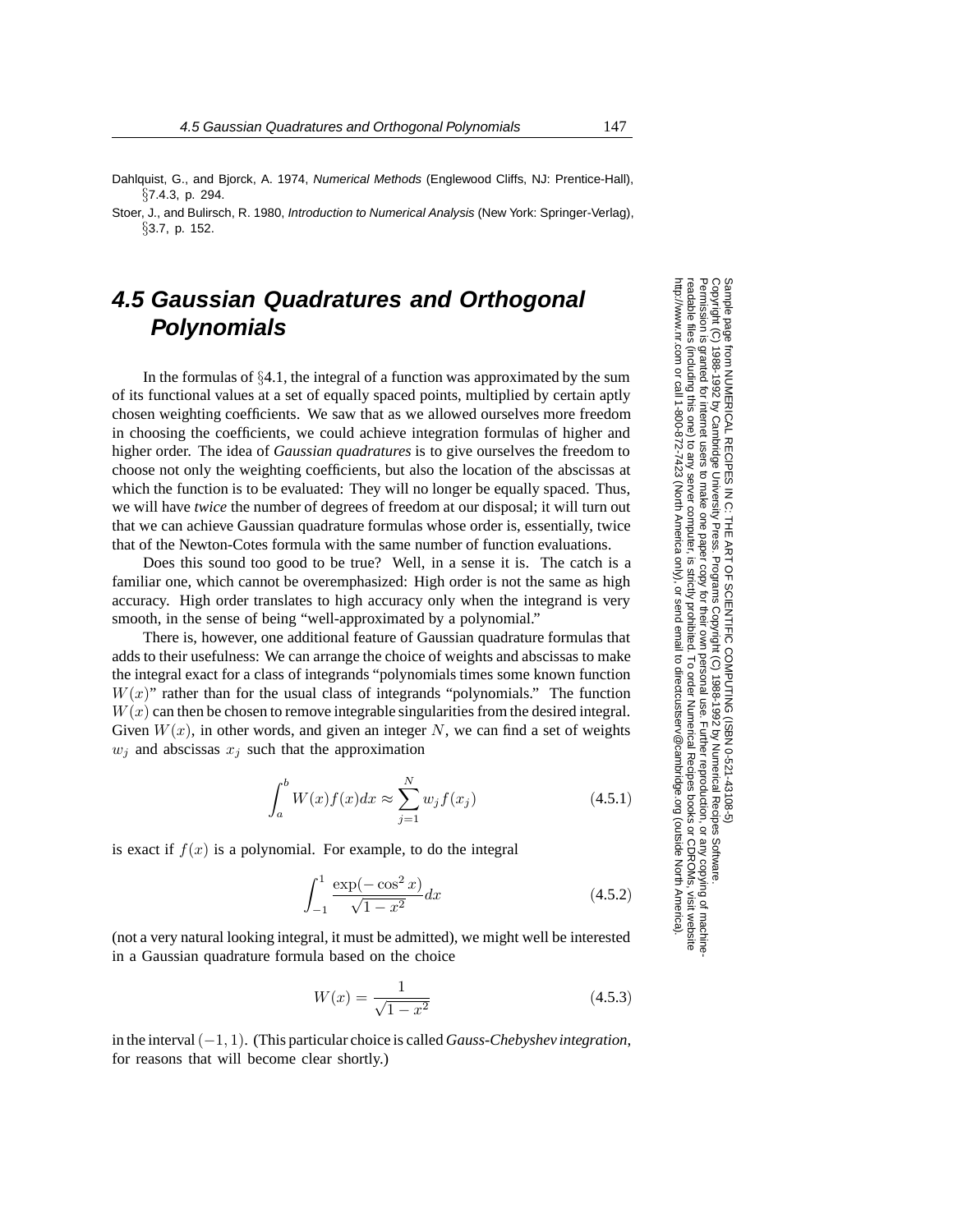Notice that the integration formula (4.5.1) can also be written with the weight function  $W(x)$  not overtly visible: Define  $g(x) \equiv W(x) f(x)$  and  $v_i \equiv w_i/W(x_i)$ . Then (4.5.1) becomes

$$
\int_{a}^{b} g(x)dx \approx \sum_{j=1}^{N} v_j g(x_j)
$$
\n(4.5.4)

Where did the function  $W(x)$  go? It is lurking there, ready to give high-order accuracy to integrands of the form polynomials times  $W(x)$ , and ready to *deny* highorder accuracy to integrands that are otherwise perfectly smooth and well-behaved. When you find tabulations of the weights and abscissas for a given  $W(x)$ , you have to determine carefully whether they are to be used with a formula in the form of (4.5.1), or like (4.5.4).

Here is an example of a quadrature routine that contains the tabulated abscissas and weights for the case  $W(x)=1$  and  $N = 10$ . Since the weights and abscissas are, in this case, symmetric around the midpoint of the range of integration, there are actually only five distinct values of each:

```
float qgaus(float (*func)(float), float a, float b)<br>Returns the integral of the function func between a and b, by ten-point Gauss-Legendre inte-
Returns the integral of the function func between a and b, by ten-point Gauss-Legendre inte-
gration: the function is evaluated exactly ten times at interior points in the range of integration.
{
     int j;
     float xr,xm,dx,s;
     static float x[]={0.0,0.1488743389,0.4333953941, The abscissas and weights.
                                                                                  First value of each array
                                                                                  not used.
          0.6794095682,0.8650633666,0.9739065285};
     static float w[]={0.0,0.2955242247,0.2692667193,
          0.2190863625,0.1494513491,0.0666713443};
     xm=0.5*(b+a);
     xr=0.5*(b-a);
     s=0; Separant Mill be twice the average value of the function, since the summary \sim Mill be twice the average value of the function, since the
                                                 ten weights (five numbers above each used twice)
                                                 sum to 2.
     for (j=1;j<=5;j++) {
          dx=xr*x[j];
           s += w[j] * ((*func)(xm+dx)+(*func)(xm-dx));}
     return s *= xr; Scale the answer to the range of integration.
}
```
The above routine illustrates that one can use Gaussian quadratures without necessarily understanding the theory behind them: One just locates tabulated weights and abscissas in a book (e.g., [1] or [2]). However, the theory is very pretty, and it will come in handy if you ever need to construct your own tabulation of weights and abscissas for an unusual choice of  $W(x)$ . We will therefore give, without any proofs, some useful results that will enable you to do this. Several of the results assume that  $W(x)$  does not change sign inside  $(a, b)$ , which is usually the case in practice.

The theory behind Gaussian quadratures goes back to Gauss in 1814, who used continued fractions to develop the subject. In 1826 Jacobi rederived Gauss's results by means of orthogonal polynomials. The systematic treatment of arbitrary weight functions  $W(x)$  using orthogonal polynomials is largely due to Christoffel in 1877. To introduce these orthogonal polynomials, let us fix the interval of interest to be  $(a, b)$ . We can define the "scalar product of two functions f and g over a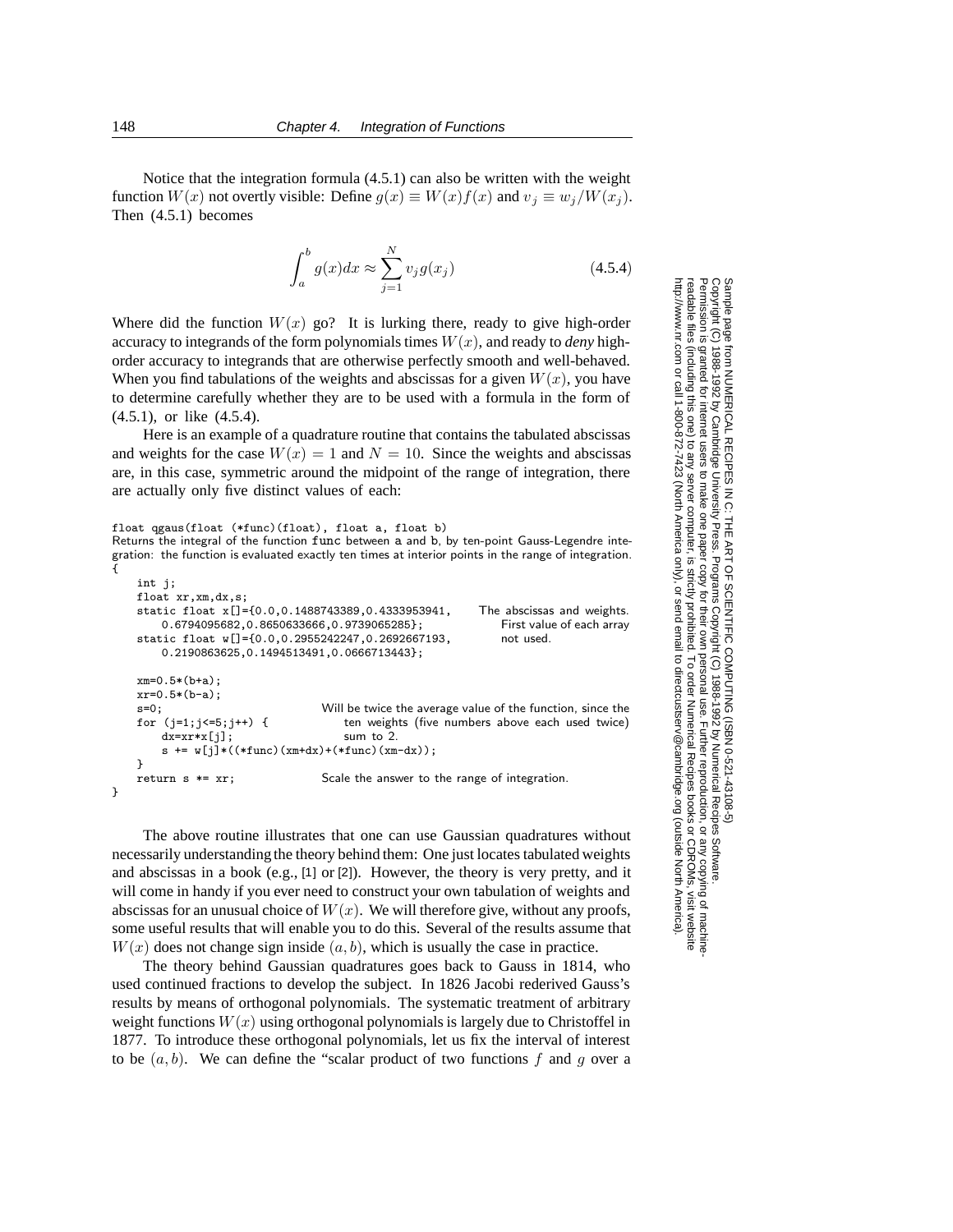weight function  $W$ " as

$$
\langle f|g \rangle \equiv \int_{a}^{b} W(x)f(x)g(x)dx \qquad (4.5.5)
$$

The scalar product is a number, not a function of  $x$ . Two functions are said to be *orthogonal* if their scalar product is zero. A function is said to be *normalized* if its scalar product with itself is unity. A set of functions that are all mutually orthogonal and also all individually normalized is called an *orthonormal* set.

We can find a set of polynomials (i) that includes exactly one polynomial of order j, called  $p_i(x)$ , for each  $j = 0, 1, 2, \ldots$ , and (ii) all of which are mutually orthogonal over the specified weight function  $W(x)$ . A constructive procedure for finding such a set is the recurrence relation

$$
p_{-1}(x) \equiv 0
$$
  
\n
$$
p_0(x) \equiv 1
$$
  
\n
$$
p_{j+1}(x) = (x - a_j)p_j(x) - b_jp_{j-1}(x)
$$
  
\n
$$
j = 0, 1, 2, ...
$$
\n(4.5.6)

where

$$
a_j = \frac{\langle xp_j|p_j\rangle}{\langle p_j|p_j\rangle} \qquad j = 0, 1, ...
$$
  

$$
b_j = \frac{\langle p_j|p_j\rangle}{\langle p_{j-1}|p_{j-1}\rangle} \qquad j = 1, 2, ...
$$
 (4.5.7)

The coefficient  $b_0$  is arbitrary; we can take it to be zero.

The polynomials defined by (4.5.6) are *monic*, i.e., the coefficient of their leading term  $[x^j$  for  $p_i(x)]$  is unity. If we divide each  $p_i(x)$  by the constant  $[\langle p_j | p_j \rangle]^{1/2}$  we can render the set of polynomials orthonormal. One also encounters orthogonal polynomials with various other normalizations. You can convert from a given normalization to monic polynomials if you know that the coefficient of  $x^j$  in  $p_j$  is  $\lambda_j$ , say; then the monic polynomials are obtained by dividing each  $p_j$ by  $\lambda_i$ . Note that the coefficients in the recurrence relation (4.5.6) depend on the adopted normalization.

The polynomial  $p_i(x)$  can be shown to have exactly j distinct roots in the interval  $(a, b)$ . Moreover, it can be shown that the roots of  $p_i(x)$  "interleave" the  $j-1$  roots of  $p_{j-1}(x)$ , i.e., there is exactly one root of the former in between each two adjacent roots of the latter. This fact comes in handy if you need to find all the roots: You can start with the one root of  $p_1(x)$  and then, in turn, bracket the roots of each higher  $i$ , pinning them down at each stage more precisely by Newton's rule or some other root-finding scheme (see Chapter 9).

Why would you ever want to find all the roots of an orthogonal polynomial  $p_i(x)$ ? Because the abscissas of the N-point Gaussian quadrature formulas (4.5.1) and (4.5.4) with weighting function  $W(x)$  in the interval  $(a, b)$  are precisely the roots of the orthogonal polynomial  $p_N(x)$  for the same interval and weighting function. This is the fundamental theorem of Gaussian quadratures, and lets you find the abscissas for any particular case.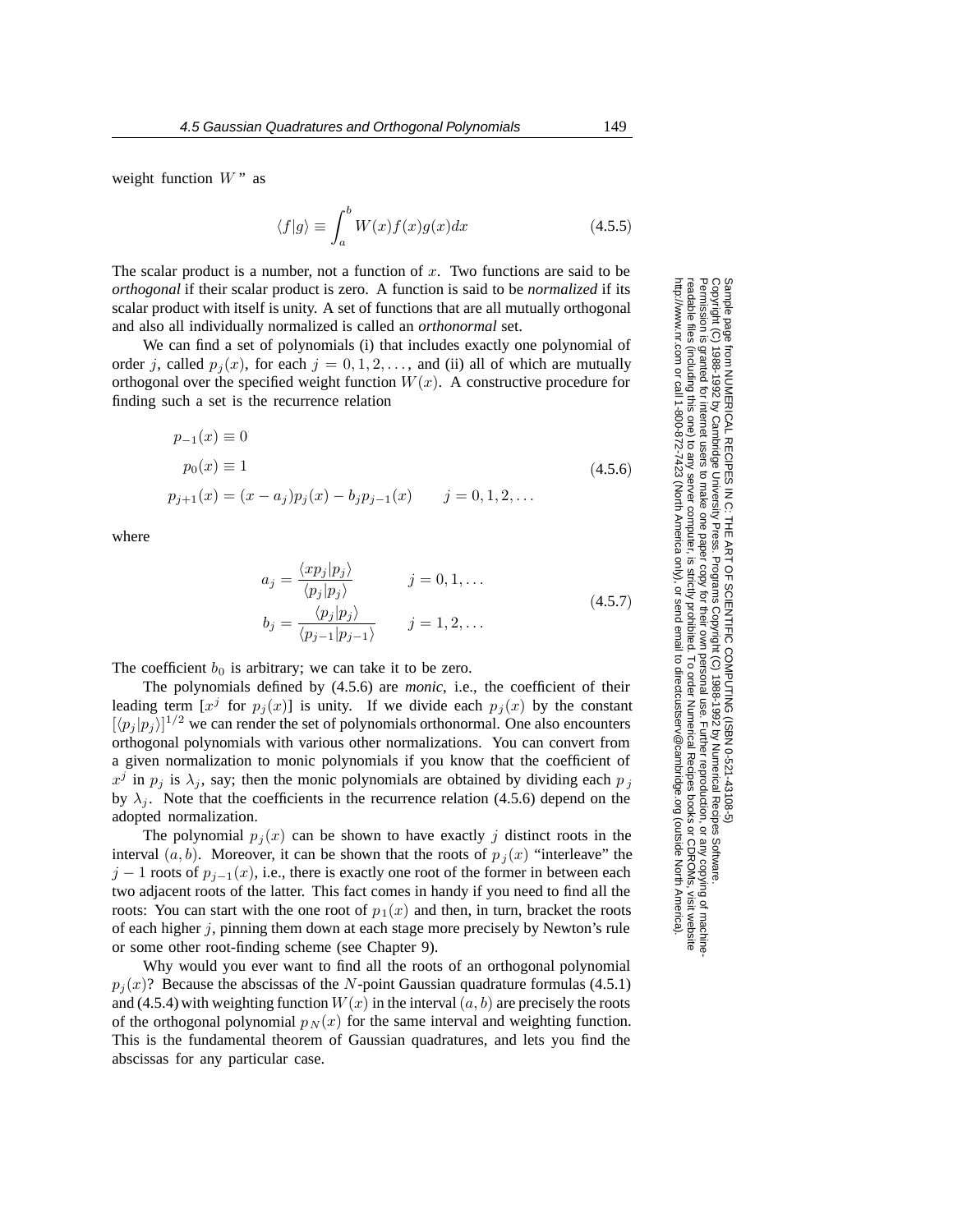Once you know the abscissas  $x_1, \ldots, x_N$ , you need to find the weights  $w_j$ ,  $j = 1, \ldots, N$ . One way to do this (not the most efficient) is to solve the set of linear equations

$$
\begin{bmatrix} p_0(x_1) & \cdots & p_0(x_N) \\ p_1(x_1) & \cdots & p_1(x_N) \\ \vdots & & \vdots \\ p_{N-1}(x_1) & \cdots & p_{N-1}(x_N) \end{bmatrix} \begin{bmatrix} w_1 \\ w_2 \\ \vdots \\ w_N \end{bmatrix} = \begin{bmatrix} \int_a^b W(x) p_0(x) dx \\ 0 \\ \vdots \\ 0 \end{bmatrix}
$$
 (4.5.8)

Equation (4.5.8) simply solves for those weights such that the quadrature (4.5.1) gives the correct answer for the integral of the first  $N$  orthogonal polynomials. Note that the zeros on the right-hand side of (4.5.8) appear because  $p_1(x), \ldots, p_{N-1}(x)$ are all orthogonal to  $p_0(x)$ , which is a constant. It can be shown that, with those weights, the integral of the *next*  $N-1$  polynomials is also exact, so that the quadrature is exact for all polynomials of degree  $2N - 1$  or less. Another way to evaluate the weights (though one whose proof is beyond our scope) is by the formula

$$
w_j = \frac{\langle p_{N-1} | p_{N-1} \rangle}{p_{N-1}(x_j) p'_N(x_j)}
$$
(4.5.9)

where  $p'_N(x_j)$  is the derivative of the orthogonal polynomial at its zero  $x_j$ .

The computation of Gaussian quadrature rules thus involves two distinct phases: (i) the generation of the orthogonal polynomials  $p_0, \ldots, p_N$ , i.e., the computation of the coefficients  $a_j$ ,  $b_j$  in (4.5.6); (ii) the determination of the zeros of  $p_N(x)$ , and the computation of the associated weights. For the case of the "classical" orthogonal polynomials, the coefficients  $a_j$  and  $b_j$  are explicitly known (equations 4.5.10 – 4.5.14 below) and phase (i) can be omitted. However, if you are confronted with a "nonclassical" weight function  $W(x)$ , and you don't know the coefficients  $a_j$  and  $b_i$ , the construction of the associated set of orthogonal polynomials is not trivial. We discuss it at the end of this section.

### **Computation of the Abscissas and Weights**

This task can range from easy to difficult, depending on how much you already know about your weight function and its associated polynomials. In the case of classical, well-studied, orthogonal polynomials, practically everything is known, including good approximations for their zeros. These can be used as starting guesses, enabling Newton's method (to be discussed in §9.4) to converge very rapidly. Newton's method requires the derivative  $p'_N(x)$ , which is evaluated by standard relations in terms of  $p_N$  and  $p_{N-1}$ . The weights are then conveniently evaluated by equation (4.5.9). For the following named cases, this direct root-finding is faster, by a factor of 3 to 5, than any other method.

Here are the weight functions, intervals, and recurrence relations that generate the most commonly used orthogonal polynomials and their corresponding Gaussian quadrature formulas.

Sample page ti<br>Copyright (C) 1 Copyright (C) 1988-1992 by Cambridge University Press.Sample page from NUMERICAL RECIPES IN C: THE ART OF SCIENTIFIC COMPUTING (ISBN 0-521-43108-5) http://www.nr.com or call 1-800-872-7423 (North America only),readable files (including this one) to any serverPermission is granted for internet users to make one paper copy for their own personal use. Further reproduction, or any copyin Copyright from NUMERICAL RECIPES IN C. THE ART OF SCIENTIFIC COMPUTING (ISBN 0-521-43108-5)<br>1988-1992 by Cambridge University Press. Programs Copyright (C) 1988-1992 by Numerical Recipes Software. computer, is strictly prohibited. To order Numerical Recipes booksPrograms Copyright (C) 1988-1992 by Numerical Recipes Software. or send email to directcustserv@cambridge.org (outside North America). or CDROMs, visit website g of machine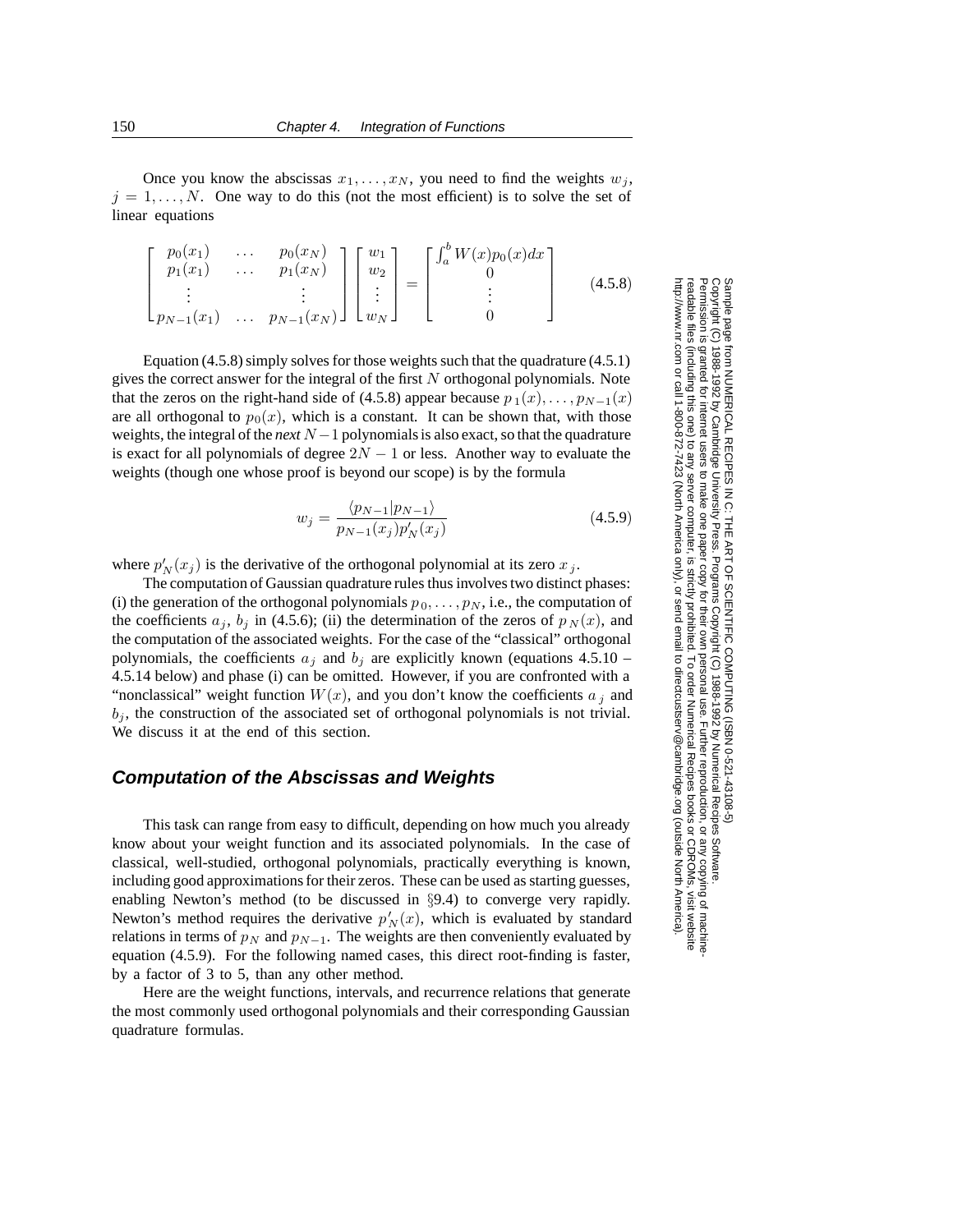*Gauss-Legendre:*

 $W(x) = 1$   $-1 < x < 1$ 

$$
(j+1)P_{j+1} = (2j+1)xP_j - jP_{j-1}
$$
\n(4.5.10)

*Gauss-Chebyshev:*

$$
W(x) = (1 - x2)-1/2 - 1 < x < 1
$$
  

$$
T_{j+1} = 2xT_j - T_{j-1}
$$
 (4.5.11)

*Gauss-Laguerre:*

$$
W(x) = x^{\alpha} e^{-x} \qquad 0 < x < \infty
$$

$$
(j+1)L_{j+1}^{\alpha} = (-x+2j+\alpha+1)L_j^{\alpha} - (j+\alpha)L_{j-1}^{\alpha}
$$
 (4.5.12)

*Gauss-Hermite:*

$$
W(x) = e^{-x^2} \qquad -\infty < x < \infty
$$

$$
H_{j+1} = 2xH_j - 2jH_{j-1}
$$
\n(4.5.13)

*Gauss-Jacobi:*

$$
W(x) = (1 - x)^{\alpha} (1 + x)^{\beta} \qquad -1 < x < 1
$$

$$
c_j P_{j+1}^{(\alpha,\beta)} = (d_j + e_j x) P_j^{(\alpha,\beta)} - f_j P_{j-1}^{(\alpha,\beta)}
$$
(4.5.14)

where the coefficients  $c_j, d_j, e_j$ , and  $f_j$  are given by

$$
c_j = 2(j+1)(j+\alpha+\beta+1)(2j+\alpha+\beta)
$$
  
\n
$$
d_j = (2j+\alpha+\beta+1)(\alpha^2-\beta^2)
$$
  
\n
$$
e_j = (2j+\alpha+\beta)(2j+\alpha+\beta+1)(2j+\alpha+\beta+2)
$$
  
\n
$$
f_j = 2(j+\alpha)(j+\beta)(2j+\alpha+\beta+2)
$$
\n(4.5.15)

We now give individual routines that calculate the abscissas and weights for these cases. First comes the most common set of abscissas and weights, those of Gauss-Legendre. The routine, due to G.B. Rybicki, uses equation (4.5.9) in the special form for the Gauss-Legendre case,

$$
w_j = \frac{2}{(1 - x_j^2)[P'_N(x_j)]^2} \tag{4.5.16}
$$

The routine also scales the range of integration from  $(x_1, x_2)$  to  $(-1, 1)$ , and provides abscissas  $x_j$  and weights  $w_j$  for the Gaussian formula

$$
\int_{x_1}^{x_2} f(x)dx = \sum_{j=1}^{N} w_j f(x_j)
$$
\n(4.5.17)

Permission is granted for internet users to make one paper copy for their own personal use. Further reproduction, or any copyin Copyright (C) 1988-1992 by Cambridge University Press.Programs Copyright (C) 1988-1992 by Numerical Recipes Software. g of machinereadable files (including this one) to any servercomputer, is strictly prohibited. To order Numerical Recipes booksor CDROMs, visit website http://www.nr.com or call 1-800-872-7423 (North America only),or send email to directcustserv@cambridge.org (outside North America).

Sample page from NUMERICAL RECIPES IN C: THE ART OF SCIENTIFIC COMPUTING (ISBN 0-521-43108-5)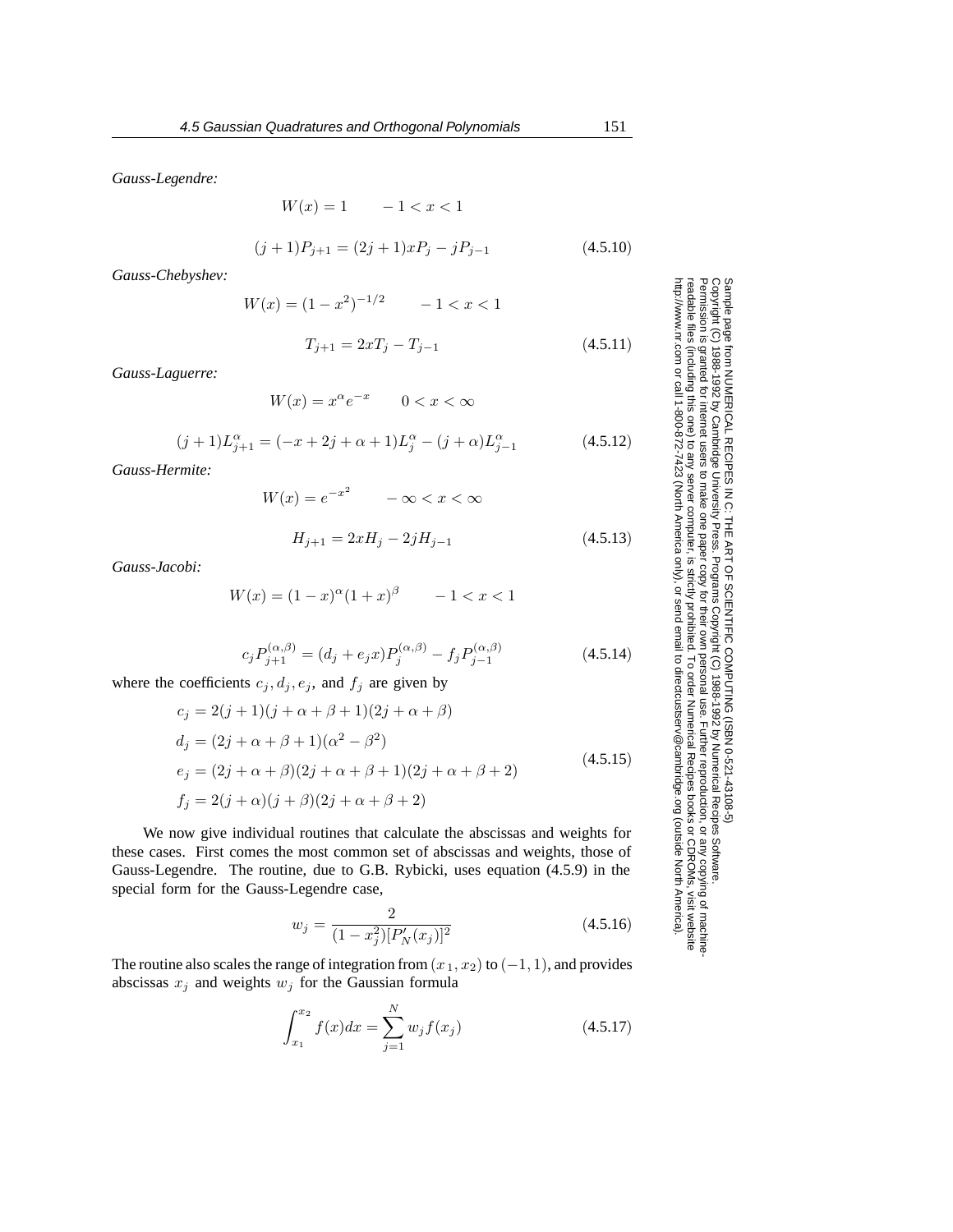#include <math.h><br>#define EPS 3.0e-11

EPS is the relative precision.

```
void gauleg(float x1, float x2, float x[], float w[], int n)
Given the lower and upper limits of integration x1 and x2, and given n, this routine returns
arrays x[1..n] and w[1..n] of length n, containing the abscissas and weights of the Gauss-
Legendre n-point quadrature formula.
{
    int m.j.i:
    double z1,z,xm,x1,pp,p3,p2,p1; High precision is a good idea for this rou-
                                                  tine.
    m=(n+1)/2; The roots are symmetric in the interval, so
    xm=0.5*(x2+x1); we only have to find half of them.
    x1=0.5*(x2-x1);for (i=1;i<=m;i++) { Loop over the desired roots.
        z=cos(3.141592654*(i-0.25)/(n+0.5));
        Starting with the above approximation to the ith root, we enter the main loop of
        refinement by Newton's method.
        do {
            p1=1.0;
            p2=0.0;
            for (j=1;j<=n;j++) { Loop up the recurrence relation to get the
                p3=p2; Legendre polynomial evaluated at z.
                p2=p1;
                p1=((2.0*j-1.0)*z*p2-(j-1.0)*p3)/j;
            }
            p1 is now the desired Legendre polynomial. We next compute pp, its derivative,
            by a standard relation involving also p2, the polynomial of one lower order.
            pp=n*(z*p1-p2)/(z*z-1.0);
            z1=z;<br>z=z1-p1/pp;
                                              Newton's method.
        } while (fabs(z-z1) > EPS);<br>x[i]=xm-xl*z;
        x[i]=xm-x1*z;<br>
x[n+1-i]=xm+x1*z;<br>
Scale the root to the desired interval,<br>
and put in its symmetric counterpart.
                                              and put in its symmetric counterpart.<br>Compute the weight
        w[i]=2.0*x1/((1.0-z*z)*pp*p);<br>w[n+1-i]=w[i];and its symmetric counterpart.
    }
}
```
Next we give three routines that use initial approximations for the roots given by Stroud and Secrest [2]. The first is for Gauss-Laguerre abscissas and weights, to be used with the integration formula

$$
\int_0^\infty x^\alpha e^{-x} f(x) dx = \sum_{j=1}^N w_j f(x_j)
$$
\n(4.5.18)

#include <math.h><br>#define EPS 3.0e-14 #define MAXIT 10

Increase EPS if you don't have this preci-<br>sion.

Permission is granted for internet users to make one paper copy for their own personal use. Further reproduction, or any copyin

computer, is strictly prohibited. To order Numerical Recipes books

or send email to directcustserv@cambridge.org (outside North America).

Sample page from NUMERICAL RECIPES IN C: THE ART OF SCIENTIFIC COMPUTING (ISBN 0-521-43108-5)

Programs Copyright (C) 1988-1992 by Numerical Recipes Software.

g of machine-

or CDROMs, visit website

Copyright (C) 1988-1992 by Cambridge University Press.

readable files (including this one) to any server

http://www.nr.com or call 1-800-872-7423 (North America only),

void gaulag(float x[], float w[], int n, float alf) Given alf, the parameter  $\alpha$  of the Laguerre polynomials, this routine returns arrays  $x[1..n]$ and w[1..n] containing the abscissas and weights of the n-point Gauss-Laguerre quadrature formula. The smallest abscissa is returned in  $x[1]$ , the largest in  $x[n]$ . {

```
float gammln(float xx);
void nrerror(char error_text[]);
int i,its,j;
float ai;
```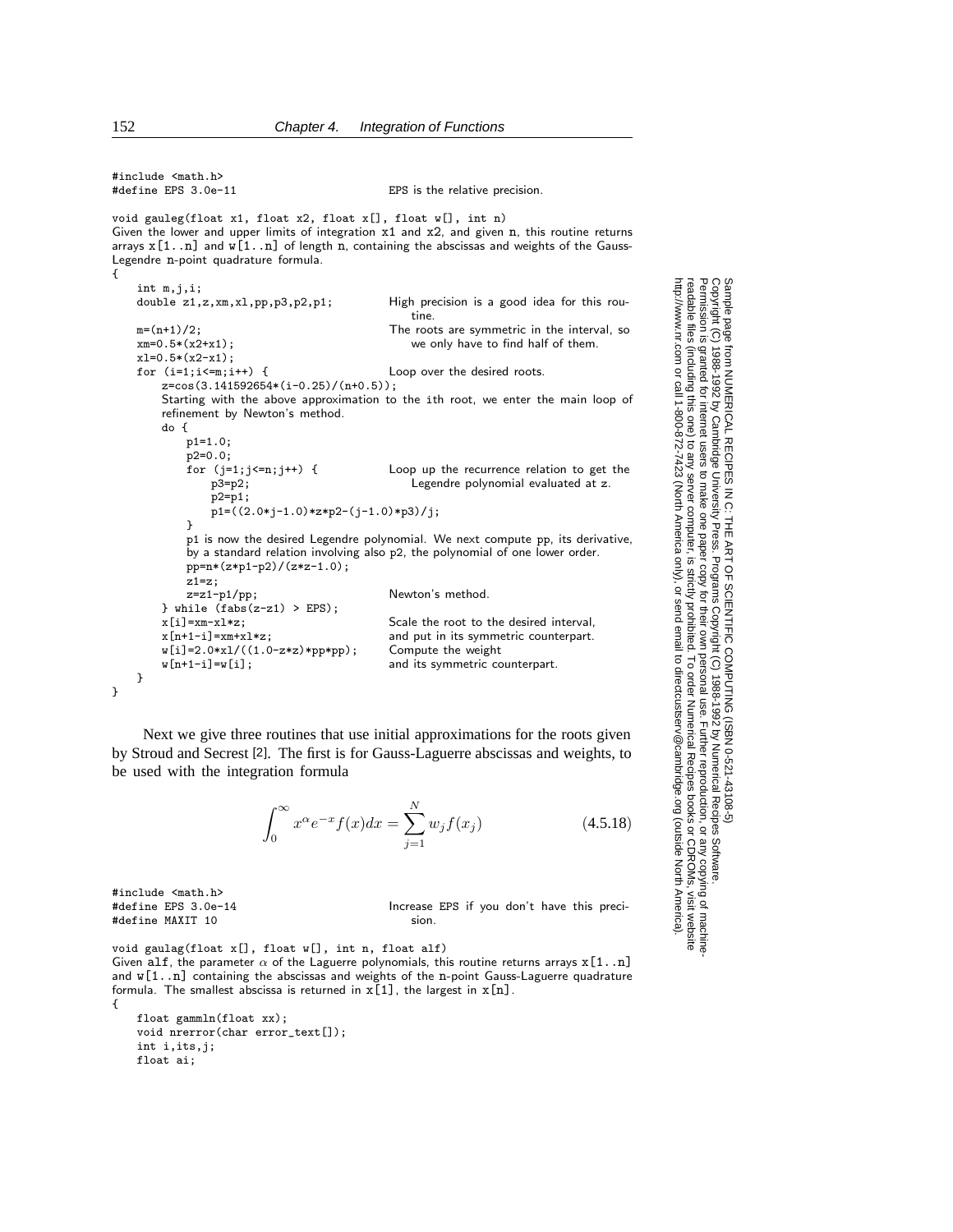```
double p1,p2,p3,pp,z,z1; High precision is a good idea for this rou-
                                                 tine.
for (i=1; i \le n; i++) { Loop over the desired roots.<br>if (i == 1) { \qquad \qquad lnitial guess for the smallest
                                             Initial guess for the smallest root.
    z=(1.0+alf)*(3.0+0.92*alf)/(1.0+2.4*n+1.8*alf);
                                             Initial guess for the second root.
    z += (15.0+6.25*alf)/(1.0+0.9*alf+2.5*n);
                                             Initial guess for the other roots.
        ai=i-2;
        z += ((1.0+2.55*ai)/(1.9*ai)+1.26*ai*alf/
             (1.0+3.5*ai))*(z-x[i-2])/(1.0+0.3*alf);}
    for (its=1;its<=MAXIT;its++) { Refinement by Newton's method.
        p1=1.0;
        p2=0.0;<br>for (j=1;j<=n;j++) {
             (j=1;j\leq n;j++ { Loop up the recurrence relation to get the p3=p2; <br>Laguerre polynomial evaluated at z.
                                                 Laguerre polynomial evaluated at z.
             p2=p1;
             p1=((2*j-1+alf-z)*p2-(j-1+alf)*p3)/j;
        }
        p1 is now the desired Laguerre polynomial. We next compute pp, its derivative,
         by a standard relation involving also p2, the polynomial of one lower order.
        pp=(n*p1-(n+alf)*p2)/z;z1=z;z=z1-p1/pp; Newton's formula.
        if (fabs(z-z1) \leq EPS) break;
    }
    if (its > MAXIT) nrerror("too many iterations in gaulag");<br>x[i]=z; Store the root and the weig
                                             Store the root and the weight.
    w[i] = -exp(gammln(alf+n)-gammln((float)n))/(pp*n*p2);}
```
Next is a routine for Gauss-Hermite abscissas and weights. If we use the "standard" normalization of these functions, as given in equation (4.5.13), we find that the computations overflow for large  $N$  because of various factorials that occur. We can avoid this by using instead the orthonormal set of polynomials  $H_j$ . They are generated by the recurrence

$$
\widetilde{H}_{-1} = 0, \quad \widetilde{H}_0 = \frac{1}{\pi^{1/4}}, \quad \widetilde{H}_{j+1} = x\sqrt{\frac{2}{j+1}}\widetilde{H}_j - \sqrt{\frac{j}{j+1}}\widetilde{H}_{j-1}
$$
\n(4.5.19)

The formula for the weights becomes

}

$$
w_j = \frac{2}{[\widetilde{H}'_N(x_j)]^2}
$$
 (4.5.20)

while the formula for the derivative with this normalization is

$$
\widetilde{H}'_j = \sqrt{2j}\widetilde{H}_{j-1} \tag{4.5.21}
$$

The abscissas and weights returned by gauher are used with the integration formula

$$
\int_{-\infty}^{\infty} e^{-x^2} f(x) dx = \sum_{j=1}^{N} w_j f(x_j)
$$
 (4.5.22)

Permission is granted for internet users to make one paper copy for their own personal use. Further reproduction, or any copyin

computer, is strictly prohibited. To order Numerical Recipes books

or send email to directcustserv@cambridge.org (outside North America).

email to directcustserv@cambridge.org (outside North America).

Sample page from NUMERICAL RECIPES IN C: THE ART OF SCIENTIFIC COMPUTING (ISBN 0-521-43108-5)

Programs Copyright (C) 1988-1992 by Numerical Recipes Software.

PES IN C: THE ART OF SCIENTIFIC COMPUTING (ISBN 0-521-43108-5)<br>e University Press. Programs Copyright (C) 1988-1992 by Numerical Recipes Software.<br>to make one paper copy for their own personal use. Further reproduction, or

g of machine-

or CDROMs, visit website

Copyright (C) 1988-1992 by Cambridge University Press.

readable files (including this one) to any server

http://www.nr.com or call 1-800-872-7423 (North America only),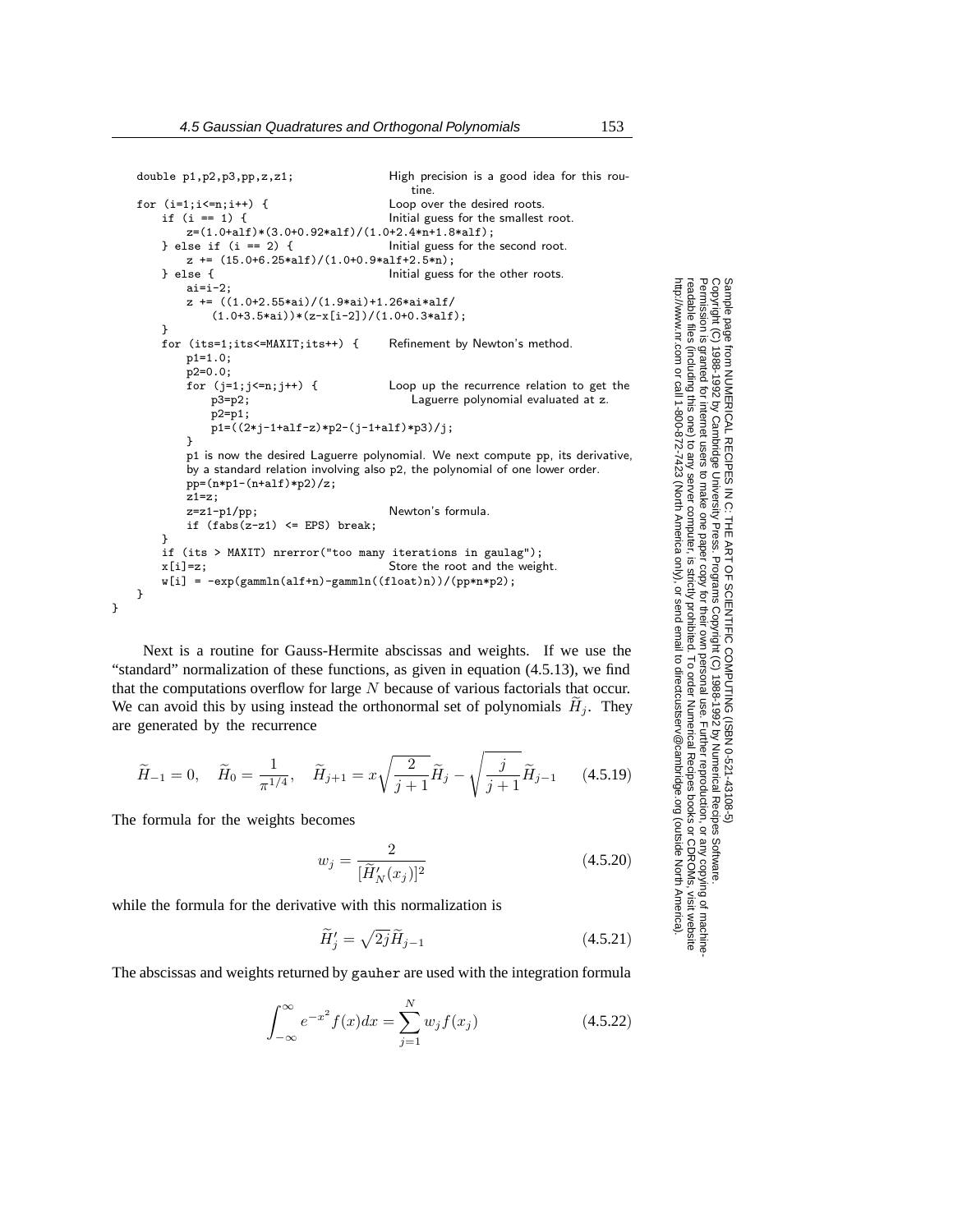#define EPS 3.0e-14 Relative precision.

| #define PIM4 0.7511255444649425                                                                                                                                                                                                                | $1/\pi^{1/4}$ .                                      |
|------------------------------------------------------------------------------------------------------------------------------------------------------------------------------------------------------------------------------------------------|------------------------------------------------------|
| #define MAXIT 10                                                                                                                                                                                                                               | Maximum iterations.                                  |
| void gauher(float x[], float w[], int n)<br>Given n, this routine returns arrays $x[1n]$ and $w[1n]$ containing the abscissas and weights<br>of the n-point Gauss-Hermite quadrature formula. The largest abscissa is returned in $x[1]$ , the |                                                      |
| most negative in $x[n]$ .<br>€                                                                                                                                                                                                                 |                                                      |
| void nrerror(char error_text[]);                                                                                                                                                                                                               |                                                      |
| int i, its, j, m;                                                                                                                                                                                                                              |                                                      |
| double p1, p2, p3, pp, z, z1;                                                                                                                                                                                                                  | High precision is a good idea for this rou-<br>tine. |
| $m=(n+1)/2;$                                                                                                                                                                                                                                   |                                                      |
| The roots are symmetric about the origin, so we have to find only half of them.                                                                                                                                                                |                                                      |
| for $(i=1; i<=m; i++)$ {                                                                                                                                                                                                                       | Loop over the desired roots.                         |
| if $(i == 1)$ {                                                                                                                                                                                                                                | Initial guess for the largest root.                  |
| z=sqrt((double)(2*n+1))-1.85575*pow((double)(2*n+1),-0.16667);                                                                                                                                                                                 |                                                      |
| } else if $(i == 2)$ {                                                                                                                                                                                                                         | Initial guess for the second largest root.           |
| $z = 1.14*pow((double)n, 0.426)/z;$                                                                                                                                                                                                            |                                                      |
| } else if $(i == 3)$ {                                                                                                                                                                                                                         | Initial guess for the third largest root.            |
| z=1.86*z-0.86*x[1];                                                                                                                                                                                                                            |                                                      |
| } else if $(i == 4)$ {                                                                                                                                                                                                                         | Initial guess for the fourth largest root.           |
| $z=1.91*z-0.91*x[2];$                                                                                                                                                                                                                          |                                                      |
| } else {                                                                                                                                                                                                                                       | Initial guess for the other roots.                   |
| $z=2.0*z-x[i-2];$                                                                                                                                                                                                                              |                                                      |
| ł                                                                                                                                                                                                                                              |                                                      |
| for $(its=1; its<=MAXIT; its++)$ {                                                                                                                                                                                                             | Refinement by Newton's method.                       |
| $p1 = PIM4;$                                                                                                                                                                                                                                   |                                                      |
| $p2=0.0;$                                                                                                                                                                                                                                      |                                                      |
| for $(j=1; j<=n; j++)$ {                                                                                                                                                                                                                       | Loop up the recurrence relation to get               |
| p3=p2;                                                                                                                                                                                                                                         | the Hermite polynomial evaluated at                  |
| $p2=p1;$                                                                                                                                                                                                                                       | z.                                                   |
|                                                                                                                                                                                                                                                |                                                      |
| $p1 = z * sqrt(2.0/j) * p2 - sqrt(((double)(j-1))/(j) * p3;$<br>ł                                                                                                                                                                              |                                                      |
|                                                                                                                                                                                                                                                |                                                      |
| p1 is now the desired Hermite polynomial. We next compute pp, its derivative, by<br>the relation $(4.5.21)$ using p2, the polynomial of one lower order.                                                                                       |                                                      |
| pp=sqrt((double)2*n)*p2;                                                                                                                                                                                                                       |                                                      |
|                                                                                                                                                                                                                                                |                                                      |
| $z1=z;$                                                                                                                                                                                                                                        | Newton's formula.                                    |
| $z = z1 - p1(pp;$                                                                                                                                                                                                                              |                                                      |
| if $(fabs(z-z1) \leq EPS)$ break;<br>}                                                                                                                                                                                                         |                                                      |
|                                                                                                                                                                                                                                                |                                                      |
| if (its > MAXIT) nrerror("too many iterations in gauher");                                                                                                                                                                                     |                                                      |
| $x[i]=z;$                                                                                                                                                                                                                                      | Store the root                                       |
| $x[n+1-i] = -z;$                                                                                                                                                                                                                               | and its symmetric counterpart.                       |
| $w[i]=2.0/(pp*pp);$                                                                                                                                                                                                                            | Compute the weight                                   |
| $w[n+1-i]=w[i];$                                                                                                                                                                                                                               | and its symmetric counterpart.                       |
| }                                                                                                                                                                                                                                              |                                                      |
| }                                                                                                                                                                                                                                              |                                                      |

Permission is granted for internet users to make one paper copy for their own personal use. Further reproduction, or any copyin

computer, is strictly prohibited. To order Numerical Recipes books

or send email to directcustserv@cambridge.org (outside North America).

Sample page from NUMERICAL RECIPES IN C: THE ART OF SCIENTIFIC COMPUTING (ISBN 0-521-43108-5)

Programs Copyright (C) 1988-1992 by Numerical Recipes Software.

g of machine-

or CDROMs, visit website

Copyright (C) 1988-1992 by Cambridge University Press.

readable files (including this one) to any server

http://www.nr.com or call 1-800-872-7423 (North America only),

Finally, here is a routine for Gauss-Jacobi abscissas and weights, which implement the integration formula

$$
\int_{-1}^{1} (1-x)^{\alpha} (1+x)^{\beta} f(x) dx = \sum_{j=1}^{N} w_j f(x_j)
$$
 (4.5.23)

#include <math.h>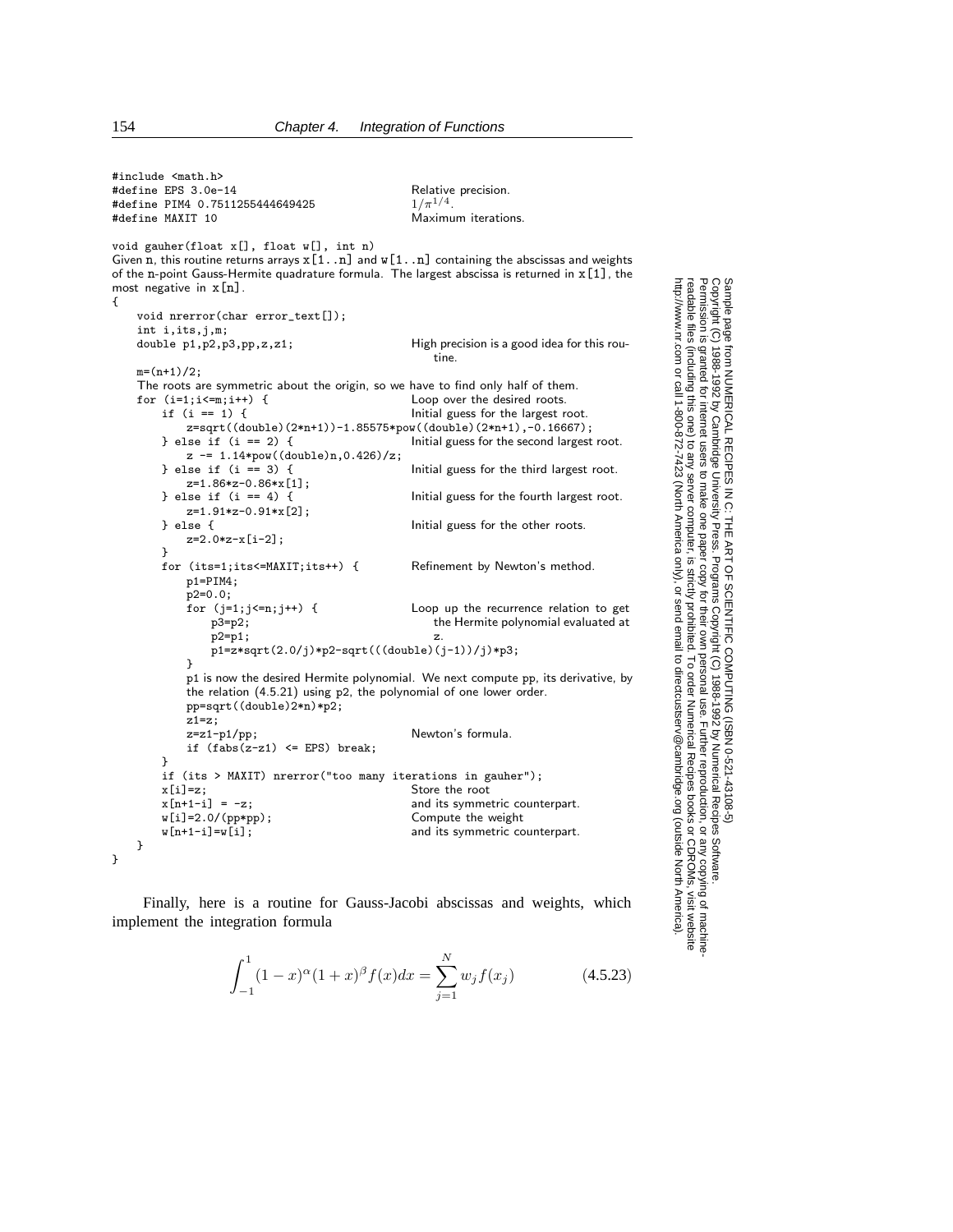```
#include <math.h><br>#define EPS 3.0e-14
                                               Increase EPS if you don't have this preci-
#define MAXTT 10
void gaujac(float x[], float w[], int n, float alf, float bet)
Given alf and bet, the parameters \alpha and \beta of the Jacobi polynomials, this routine returns
arrays x[1..n] and w[1..n] containing the abscissas and weights of the n-point Gauss-Jacobi
quadrature formula. The largest abscissa is returned in x[1], the smallest in x[n].
    float gammln(float xx);
    void nrerror(char error_text[]);
    int i,its,j;
    float alfbet,an,bn,r1,r2,r3;
    double a,b,c,p1,p2,p3,pp,temp,z,z1; High precision is a good idea for this rou-
                                                   tine.
    for (i=1; i \le n; i++) { Loop over the desired roots.<br>
if (i == 1) { \qquad \qquad lnitial guess for the largest re
                                               Initial guess for the largest root.
            an=alf/n;
            bn=bet/n;
            r1=(1.0+a1f)*(2.78/(4.0+n*n)+0.768*an/n);r2=1.0+1.48*an+0.96*bn+0.452*an*an+0.83*an*bn;
            z=1.0-r1/r2;
        } else if (i == 2) { Initial guess for the second largest root.
            r1=(4.1+alf)/((1.0+alf)*(1.0+0.156*alf));
            r2=1.0+0.06*(n-8.0)*(1.0+0.12*alf)/n:
            r3=1.0+0.012*bet*(1.0+0.25*fabs(alf))/n;
        z = (1.0-z)*r1*r2*r3;<br>} else if (i == 3) {
                                               Initial guess for the third largest root.
            r1=(1.67+0.28*alf)/(1.0+0.37*alf);
            r2=1.0+0.22*(n-8.0)/n;r3=1.0+8.0*bet/((6.28+bet)*n*n);
        z -= (x[1]-z)*r1*r2*r3;<br>} else if (i == n-1) {
                                               Initial guess for the second smallest root.
            r1=(1.0+0.235*bet)/(0.766+0.119*bet);
            r2=1.0/(1.0+0.639*(n-4.0)/(1.0+0.71*(n-4.0)));
            r3=1.0/(1.0+20.0*alf/((7.5+alf)*n*n));
            z += (z-x[n-3])*r1*r2*r3;
        } else if (i == n) { Initial guess for the smallest root.
            r1=(1.0+0.37*bet)/(1.67+0.28*bet);
            r2=1.0/(1.0+0.22*(n-8.0)/n);
            r3=1.0/(1.0+8.0*alf/((6.28+alf)*n*n));
            z := (z-x[n-2]) * r1 * r2 * r3;} else { Initial guess for the other roots.
            z=3.0*x[i-1]-3.0*x[i-2]+x[i-3];
        }
        alfbet=alf+bet;
        for (its=1; its \leq MAXIT; its++) {<br>temp=2.0+alfbet;<br>Start the recurrence with P_0 and l
                                               Start the recurrence with P_0 and P_1 to avoid
                                                   a division by zero when \alpha + \beta = 0 or
                                                   −1.
            p1=(alf-bet+temp*z)/2.0;
            p2=1.0;<br>for (j=2;j <= n;j ++) {
                (j=2; j<=n; j++) { Loop up the recurrence relation to get the p3=p2;
                                                   Jacobi polynomial evaluated at z.
                p2=p1;
                temp=2*j+alfbet;
                a=2*j*(j+alfbet)*(temp-2.0);
                b=(temp-1.0)*(alf*alf-bet*bet+temp*(temp-2.0)*z);
                c=2.0*(j-1+a1f)*(j-1+bet)*temp;p1=(b*p2-c*p3)/a;
            }
            pp=(n*(alf-bet-temp*z)*p1+2.0*(n+alf)*(n+bet)*p2)/(temp*(1.0-z*z));
            p1 is now the desired Jacobi polynomial. We next compute pp, its derivative, by
            a standard relation involving also p2, the polynomial of one lower order.
            z1=z;
```

```
z=z1-p1/pp; Newton's formula.
```
{

Permission is granted for internet users to make one paper copy for their own personal use. Further reproduction, or any copyin

computer, is strictly prohibited. To order Numerical Recipes books

or send email to directcustserv@cambridge.org (outside North America).

email to directcustserv@cambridge.org (outside North America).

Sample page from NUMERICAL RECIPES IN C: THE ART OF SCIENTIFIC COMPUTING (ISBN 0-521-43108-5)

SCIENTIFIC COMPUTING

Programs Copyright (C) 1988-1992 by Numerical Recipes Software.

PUTING (ISBN 0-521-43'<br>1988-1992 by Numerical

 $(9 - 8)$ 

g of machine-

or CDROMs, visit website

tt (C) 1988-1992 by Numerical Recipes Software.<br>I personal use. Further reproduction, or any copying of machine<br>I . To order Numerical Recipes books or CDROMs, visit website<br>I . To order Numerical Recipes books or CDROMs,

Copyright (C) 1988-1992 by Cambridge University Press.

from NUMERICAL RECIPES IN C: THE AF<br>1988-1992 by Cambridge University Press.<br>granted for internet users to make one pap

readable files (including this one) to any server

Sample page from I<br>Copyright (C) 1988<br>Permission is grant<br>readable files (inclu<br>http://www.nr.com c

http://www.nr.com or call 1-800-872-7423 (North America only),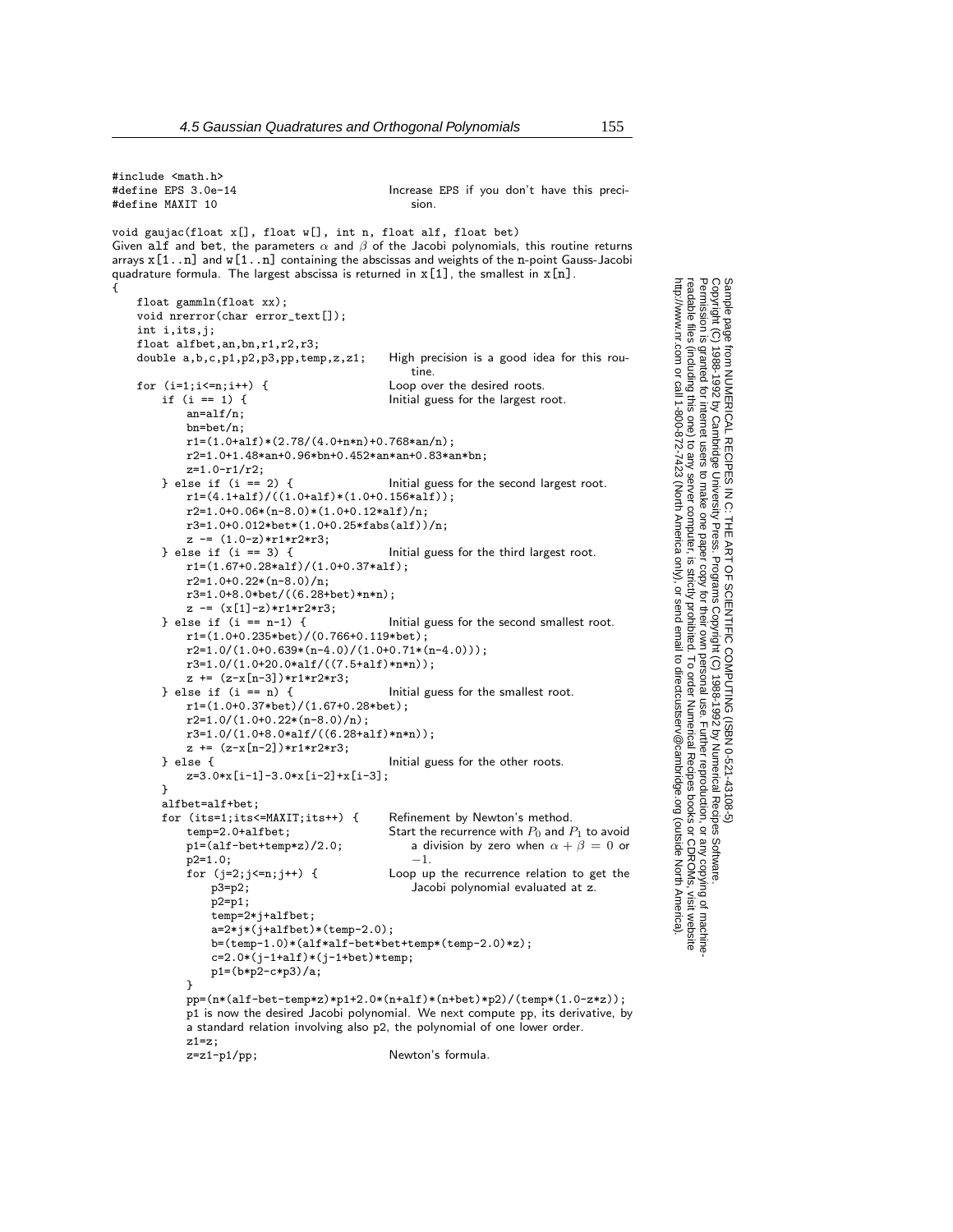```
if (fabs(z-z1) \leq EPS) break;
         }
         if (its > MAXIT) nrerror("too many iterations in gaujac");<br>x[i]=z; Store the root and the weig
                                                    Store the root and the weight.
         w[i]=exp(gammln(alf+n)+gammln(bet+n)-gammln(n+1.0)-
              gammln(n+alfbet+1.0))*temp*pow(2.0,alfbet)/(pp*p2);
    }
}
```
Legendre polynomials are special cases of Jacobi polynomials with  $\alpha = \beta = 0$ , but it is worth having the separate routine for them, gauleg, given above. Chebyshev polynomials correspond to  $\alpha = \beta = -1/2$  (see §5.8). They have analytic abscissas and weights:

$$
x_j = \cos\left(\frac{\pi(j - \frac{1}{2})}{N}\right)
$$
  

$$
w_j = \frac{\pi}{N}
$$
 (4.5.24)

Permission is granted for internet users to make one paper copy for their own personal use. Further reproduction, or any copyin

computer, is strictly prohibited. To order Numerical Recipes books

or send email to directcustserv@cambridge.org (outside North America).

from NUMERICAL RECIPES IN C. THE ART OF SCIENTIFIC COMPUTING (ISBN 0-521-43108-5)<br>1988-1992 by Cambridge University Press. Programs Copyright (C) 1988-1992 by Numerical Recipes Software

Sample page from NUMERICAL RECIPES IN C: THE ART OF SCIENTIFIC COMPUTING (ISBN 0-521-43108-5)

Programs Copyright (C) 1988-1992 by Numerical Recipes Software.

g of machine-

or CDROMs, visit website

Copyright (C) 1988-1992 by Cambridge University Press.

Sample page 1<br>Copyright (C)

readable files (including this one) to any server

http://www.nr.com or call 1-800-872-7423 (North America only),

### **Case of Known Recurrences**

Turn now to the case where you do not know good initial guesses for the zeros of your orthogonal polynomials, but you do have available the coefficients  $a_i$  and  $b_j$  that generate them. As we have seen, the zeros of  $p_N(x)$  are the abscissas for the N-point Gaussian quadrature formula. The most useful computational formula for the weights is equation  $(4.5.9)$  above, since the derivative  $p'_N$  can be efficiently computed by the derivative of  $(4.5.6)$ in the general case, or by special relations for the classical polynomials. Note that (4.5.9) is valid as written only for monic polynomials; for other normalizations, there is an extra factor of  $\lambda_N/\lambda_{N-1}$ , where  $\lambda_N$  is the coefficient of  $x^N$  in  $p_N$ .

Except in those special cases already discussed, the best way to find the abscissas is *not* to use a root-finding method like Newton's method on  $p_N(x)$ . Rather, it is generally faster to use the Golub-Welsch [3] algorithm, which is based on a result of Wilf [4]. This algorithm notes that if you bring the term  $xp_j$  to the left-hand side of (4.5.6) and the term  $p_{j+1}$  to the right-hand side, the recurrence relation can be written in matrix form as

$$
x\begin{bmatrix}p_0\\p_1\\ \vdots\\p_{N-2}\\p_{N-1}\end{bmatrix}=\begin{bmatrix}a_0&1\\b_1&a_1&1\\ \vdots&\vdots\\&b_{N-2}&a_{N-2}&1\\&b_{N-1}&a_{N-1}\end{bmatrix}\cdot\begin{bmatrix}p_0\\p_1\\ \vdots\\p_{N-2}\\p_{N-1}\end{bmatrix}+\begin{bmatrix}0\\0\\ \vdots\\0\\p_N\end{bmatrix}
$$

$$
x\mathbf{p} = \mathbf{T} \cdot \mathbf{p} + p_N \mathbf{e}_{N-1} \tag{4.5.25}
$$

Here **T** is a tridiagonal matrix, **p** is a column vector of  $p_0, p_1, \ldots, p_{N-1}$ , and  $\mathbf{e}_{N-1}$  is a unit vector with a 1 in the  $(N - 1)$ st (last) position and zeros elsewhere. The matrix **T** can be symmetrized by a diagonal similarity transformation **D** to give

$$
\mathbf{J} = \mathbf{D} \mathbf{T} \mathbf{D}^{-1} = \begin{bmatrix} a_0 & \sqrt{b_1} & & & \\ \sqrt{b_1} & a_1 & \sqrt{b_2} & & \\ & \vdots & \vdots & & \\ & & \sqrt{b_{N-2}} & a_{N-2} & \sqrt{b_{N-1}} \\ & & & \sqrt{b_{N-1}} & a_{N-1} \end{bmatrix}
$$
(4.5.26)

The matrix **J** is called the *Jacobi matrix* (not to be confused with other matrices named after Jacobi that arise in completely different problems!). Now we see from (4.5.25) that

or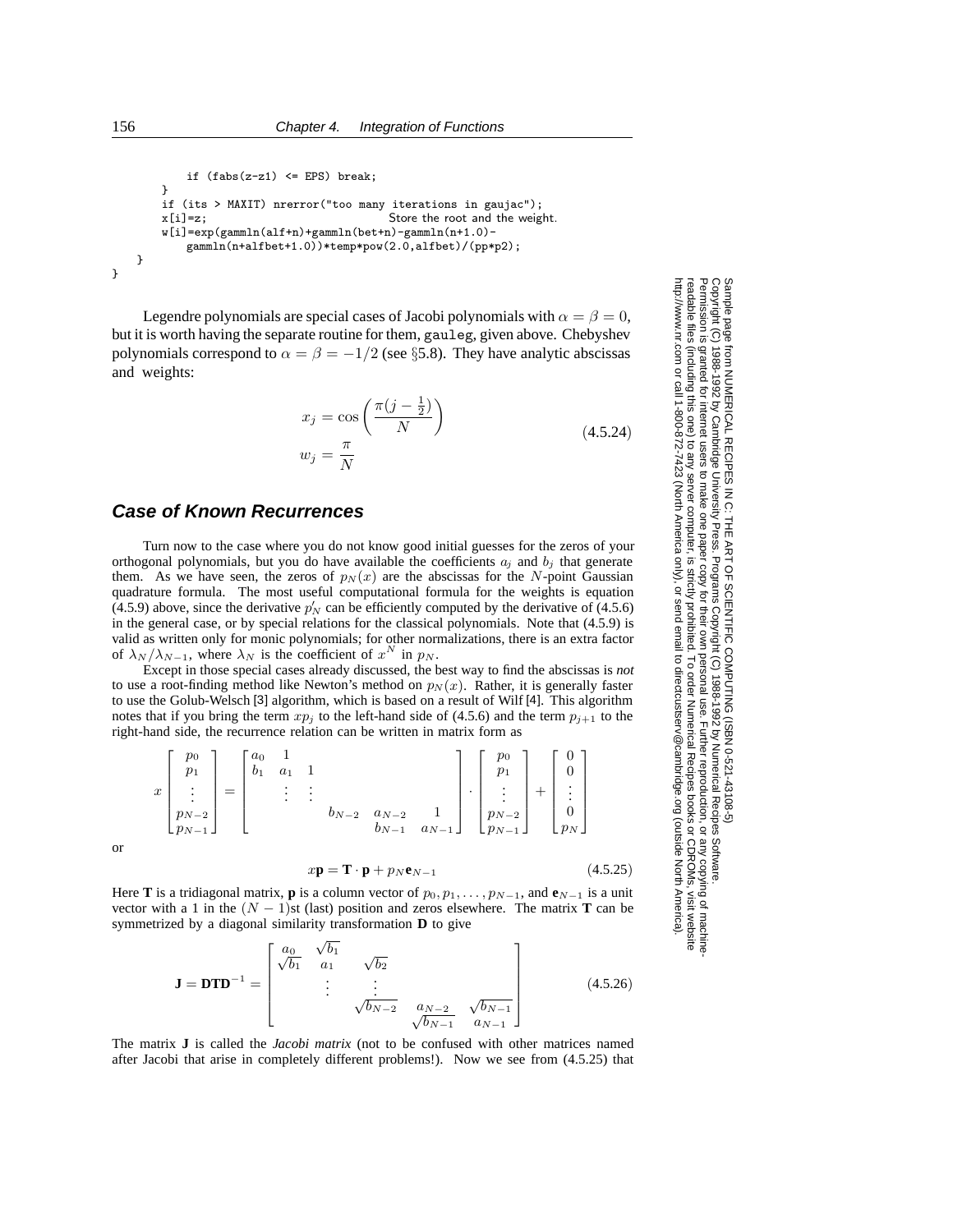$p_N(x_j) = 0$  is equivalent to  $x_j$  being an eigenvalue of **T**. Since eigenvalues are preserved by a similarity transformation,  $x_j$  is an eigenvalue of the symmetric tridiagonal matrix **J**. Moreover, Wilf [4] shows that if  $\mathbf{v}_i$  is the eigenvector corresponding to the eigenvalue  $x_i$ , normalized so that  $\mathbf{v} \cdot \mathbf{v} = 1$ , then

$$
w_j = \mu_0 v_{j,1}^2 \tag{4.5.27}
$$

where

$$
\mu_0 = \int_a^b W(x) \, dx \tag{4.5.28}
$$

and where  $v_{i,1}$  is the first component of **v**. As we shall see in Chapter 11, finding all eigenvalues and eigenvectors of a symmetric tridiagonal matrix is a relatively efficient and well-conditioned procedure. We accordingly give a routine, gaucof, for finding the abscissas and weights, given the coefficients  $a_j$  and  $b_j$ . Remember that if you know the recurrence relation for orthogonal polynomials that are not normalized to be monic, you can easily convert it to monic form by means of the quantities  $\lambda_j$ .

```
#include <math.h>
#include "nrutil.h"
```
void gaucof(int n, float a[], float b[], float amu0, float x[], float w[]) Computes the abscissas and weights for a Gaussian quadrature formula from the Jacobi matrix. On input,  $a[1..n]$  and  $b[1..n]$  are the coefficients of the recurrence relation for the set of monic orthogonal polynomials. The quantity  $\mu_0 \equiv \int_a^b W(x)\,dx$  is input as amu0. The abscissas<br>x [1 = n] are returned in descending order with the corresponding weights in w [1 = n]. The  $x[1..n]$  are returned in descending order, with the corresponding weights in  $w[1..n]$ . The arrays a and b are modified. Execution can be speeded up by modifying tqli and eigsrt to compute only the first component of each eigenvector. {

```
void eigsrt(float d[], float **v, int n);
   void tqli(float d[], float e[], int n, float **z);
   int i,j;
   float **z;
   z = matrix(1, n, 1, n);for (i=1;i<=n;i++) {
       if (i != 1) b[i]=sqrt(b[i]); Set up superdiagonal of Jacobi matrix.
       for (j=1; j<=n; j++) z[i][j]=(float)(i == j);Set up identity matrix for tqli to compute eigenvectors.
    }
   tqli(a,b,n,z);
   eigsrt(a,z,n); Sort eigenvalues into descending order.
   for (i=1;i<=n;i++) {
       x[i]=a[i]:
       w[i] = amu0*z[1][i]*z[1][i]; Equation (4.5.27).
   }
   free_matrix(z,1,n,1,n);
}
```
#### **Orthogonal Polynomials with Nonclassical Weights**

This somewhat specialized subsection will tell you what to do if your weight function is not one of the classical ones dealt with above and you do not know the  $a_j$ 's and  $b_j$ 's of the recurrence relation (4.5.6) to use in gaucof. Then, a method of finding the  $a_j$ 's and  $b_j$ 's is needed.

The *procedure of Stieltjes* is to compute  $a_0$  from (4.5.7), then  $p_1(x)$  from (4.5.6). Knowing  $p_0$  and  $p_1$ , we can compute  $a_1$  and  $b_1$  from (4.5.7), and so on. But how are we to compute the inner products in (4.5.7)?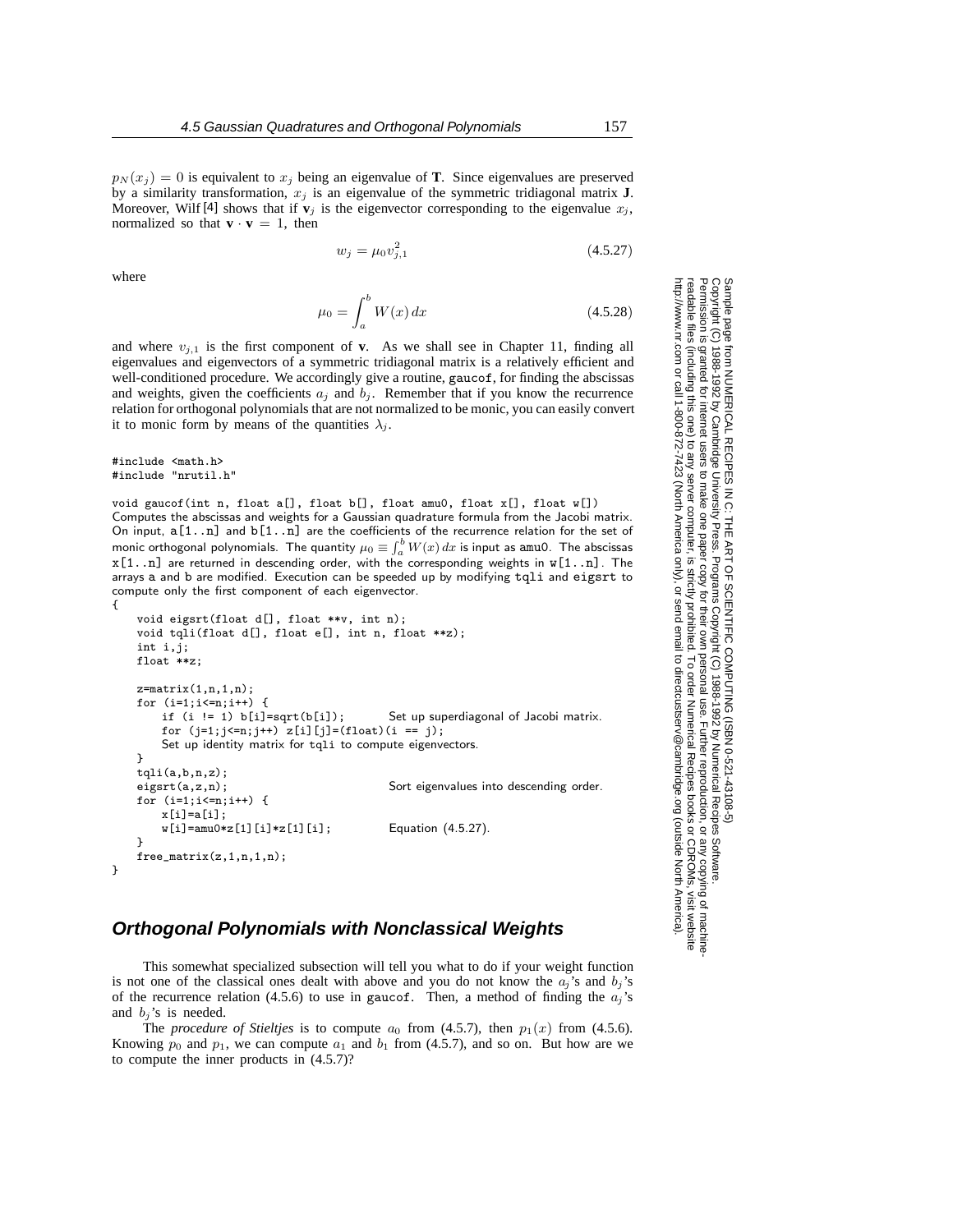The textbook approach is to represent each  $p_j(x)$  explicitly as a polynomial in x and to compute the inner products by multiplying out term by term. This will be feasible if we know the first  $2N$  moments of the weight function,

$$
\mu_j = \int_a^b x^j W(x) dx \qquad j = 0, 1, \dots, 2N - 1 \tag{4.5.29}
$$

However, the solution of the resulting set of algebraic equations for the coefficients  $a_i$  and  $b_j$ in terms of the moments  $\mu_j$  is in general *extremely* ill-conditioned. Even in double precision, it is not unusual to lose all accuracy by the time  $N = 12$ . We thus reject any procedure based on the moments (4.5.29).

Sack and Donovan [5] discovered that the numerical stability is greatly improved if, instead of using powers of x as a set of basis functions to represent the  $p_j$ 's, one uses some other known set of orthogonal polynomials  $\pi_j(x)$ , say. Roughly speaking, the improved stability occurs because the polynomial basis "samples" the interval  $(a, b)$  better than the power basis when the inner product integrals are evaluated, especially if its weight function resembles  $W(x)$ .

So assume that we know the *modified moments*

$$
\nu_j = \int_a^b \pi_j(x) W(x) dx \qquad j = 0, 1, \dots, 2N - 1 \tag{4.5.30}
$$

where the  $\pi_j$ 's satisfy a recurrence relation analogous to (4.5.6),

$$
\pi_{-1}(x) \equiv 0
$$
  
\n
$$
\pi_0(x) \equiv 1
$$
  
\n
$$
\pi_{j+1}(x) = (x - \alpha_j)\pi_j(x) - \beta_j \pi_{j-1}(x) \qquad j = 0, 1, 2, ...
$$
\n(4.5.31)

and the coefficients  $\alpha_j$ ,  $\beta_j$  are known explicitly. Then Wheeler [6] has given an efficient  $O(N^2)$  algorithm equivalent to that of Sack and Donovan for finding  $a_j$  and  $b_j$  via a set of intermediate quantities

$$
\sigma_{k,l} = \langle p_k | \pi_l \rangle \qquad k, l \ge -1 \tag{4.5.32}
$$

Permission is granted for internet users to make one paper copy for their own personal use. Further reproduction, or any copyin

computer, is strictly prohibited. To order Numerical Recipes books

or send email to directcustserv@cambridge.org (outside North America).

Sample page from NUMERICAL RECIPES IN C: THE ART OF SCIENTIFIC COMPUTING (ISBN 0-521-43108-5)

Programs Copyright (C) 1988-1992 by Numerical Recipes Software.

g of machine-

or CDROMs, visit website

Copyright (C) 1988-1992 by Cambridge University Press.

readable files (including this one) to any server

http://www.nr.com or call 1-800-872-7423 (North America only),

Initialize

$$
\sigma_{-1,l} = 0 \qquad l = 1, 2, ..., 2N - 2
$$
  
\n
$$
\sigma_{0,l} = \nu_l \qquad l = 0, 1, ..., 2N - 1
$$
  
\n
$$
a_0 = \alpha_0 + \frac{\nu_1}{\nu_0}
$$
  
\n
$$
b_0 = 0
$$
\n(4.5.33)

Then, for  $k = 1, 2, ..., N - 1$ , compute

$$
\sigma_{k,l} = \sigma_{k-1,l+1} - (a_{k-1} - \alpha_l)\sigma_{k-1,l} - b_{k-1}\sigma_{k-2,l} + \beta_l \sigma_{k-1,l-1}
$$
  
\n
$$
l = k, k+1, ..., 2N - k - 1
$$
  
\n
$$
a_k = \alpha_k - \frac{\sigma_{k-1,k}}{\sigma_{k-1,k-1}} + \frac{\sigma_{k,k+1}}{\sigma_{k,k}}
$$
  
\n
$$
b_k = \frac{\sigma_{k,k}}{\sigma_{k-1,k-1}}
$$
  
\n(4.5.34)

Note that the normalization factors can also easily be computed if needed:

$$
\langle p_0 | p_0 \rangle = \nu_0
$$
  

$$
\langle p_j | p_j \rangle = b_j \langle p_{j-1} | p_{j-1} \rangle \qquad j = 1, 2, ...
$$
 (4.5.35)

You can find a derivation of the above algorithm in Ref. [7].

 $p = p - y$ 

Wheeler's algorithm requires that the modified moments (4.5.30) be accurately computed. In practical cases there is often a closed form, or else recurrence relations can be used. The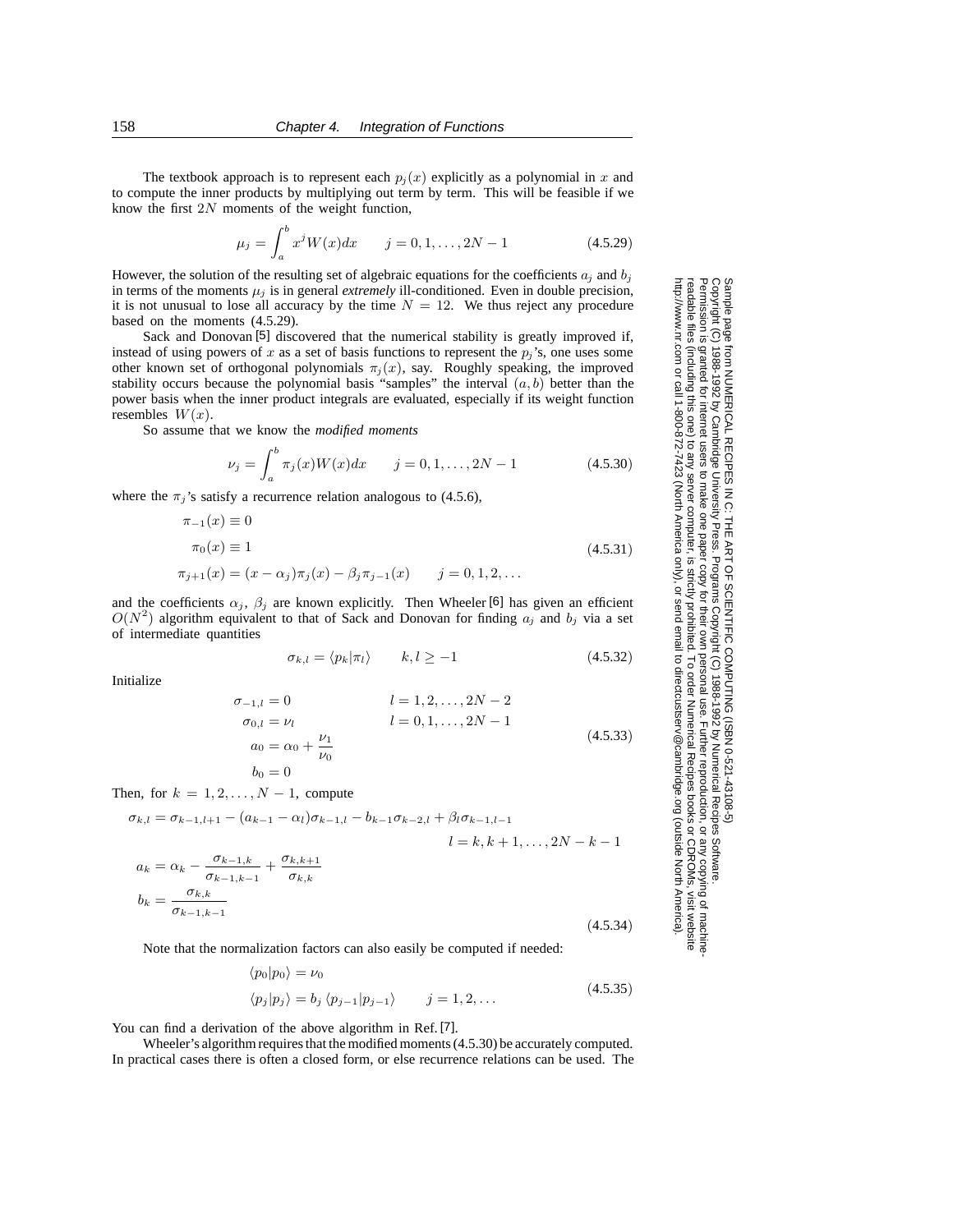algorithm is extremely successful for *finite* intervals (a, b). For infinite intervals, the algorithm does not completely remove the ill-conditioning. In this case, Gautschi [8,9] recommends reducing the interval to a finite interval by a change of variable, and then using a suitable discretization procedure to compute the inner products. You will have to consult the references for details.

We give the routine orthog for generating the coefficients  $a_j$  and  $b_j$  by Wheeler's algorithm, given the coefficients  $\alpha_j$  and  $\beta_j$ , and the modified moments  $\nu_j$ . For consistency with gaucof, the vectors  $\alpha$ ,  $\beta$ , a and b are 1-based. Correspondingly, we increase the indices of the  $\sigma$  matrix by 2, i.e., sig[k, 1] =  $\sigma_{k-2,l-2}$ .

#include "nrutil.h"

int k,l;

void orthog(int n, float anu[], float alpha[], float beta[], float a[], float b[])

Computes the coefficients  $a_j$  and  $b_j$ ,  $j = 0, \ldots N-1$ , of the recurrence relation for monic orthogonal polynomials with weight function  $W(x)$  by Wheeler's algorithm. On input, the arrays alpha[1..2\*n-1] and beta[1..2\*n-1] are the coefficients  $\alpha_j$  and  $\beta_j$ ,  $j = 0, \ldots 2N-2$ , of the recurrence relation for the chosen basis of orthogonal polynomials. The modified moments  $\nu_j$  are input in anu [1..2\*n]. The first n coefficients are returned in a [1..n] and b[1..n]. {

```
float **sig;
    int looptmp;
   sig=matrix(1,2*n+1,1,2*n+1);
   looptmp=2*n;
   for (1=3; 1<=1ooptmp;1++) sig[1][1]=0.0; Initialization, Equation (4.5.33).
   looptmp++;
   for (l=2;l<=looptmp;l++) sig[2][l]=anu[l-1];
   a[1]=alpha[1]+anu[2]/anu[1];
   b[1]=0.0;for (k=3; k<=n+1; k++) { Equation (4.5.34).
       looptmp=2*n-k+3;
       for (l=k; l<=looptmp; l++) {
           \verb&sig[k][l]=\verb&sig[k-1][l+1]+(alpha[l-1]-a[k-2))*\verb&sig[k-1][l]-b[k-2]*sig[k-2][l]+beta[l-1]*sig[k-1][l-1];
       }
       a[k-1]=alpha[k-1]+sig[k][k+1]/sig[k][k]-sig[k-1][k]/sig[k-1][k-1];
       b[k-1]=sig[k][k]/sig[k-1][k-1];
    }
    free_matrix(sig,1,2*n+1,1,2*n+1);
}
```
As an example of the use of orthog, consider the problem [7] of generating orthogonal polynomials with the weight function  $W(x) = -\log x$  on the interval  $(0, 1)$ . A suitable set of  $\pi$ <sup>*j*</sup>'s is the shifted Legendre polynomials

$$
\pi_j = \frac{(j!)^2}{(2j)!} P_j(2x - 1)
$$
\n(4.5.36)

The factor in front of  $P_j$  makes the polynomials monic. The coefficients in the recurrence relation (4.5.31) are

$$
\alpha_j = \frac{1}{2} \qquad j = 0, 1, ...
$$
  

$$
\beta_j = \frac{1}{4(4-j^{-2})} \qquad j = 1, 2, ...
$$
 (4.5.37)

while the modified moments are

$$
\nu_j = \begin{cases} 1 & j = 0\\ \frac{(-1)^j (j!)^2}{j(j+1)(2j)!} & j \ge 1 \end{cases}
$$
(4.5.38)

Sample page<br>Copyright (C)<br>Permission is Copyright (C) 1988-1992 by Cambridge University Press.Sample page from NUMERICAL RECIPES IN C: THE ART OF SCIENTIFIC COMPUTING (ISBN 0-521-43108-5) http://www.nr.com or call 1-800-872-7423 (North America only),readable files (including this one) to any serverPermission is granted for internet users to make one paper copy for their own personal use. Further reproduction, or any copyin from NUMERICAL RECIPES<br>1988-1992 by Cambridge Uni computer, is strictly prohibited. To order Numerical Recipes booksPrograms Copyright (C) 1988-1992 by Numerical Recipes Software. SCIENTIFIC COMPUTING or send email to directcustserv@cambridge.org (outside North America). or CDROMs, visit website g of machine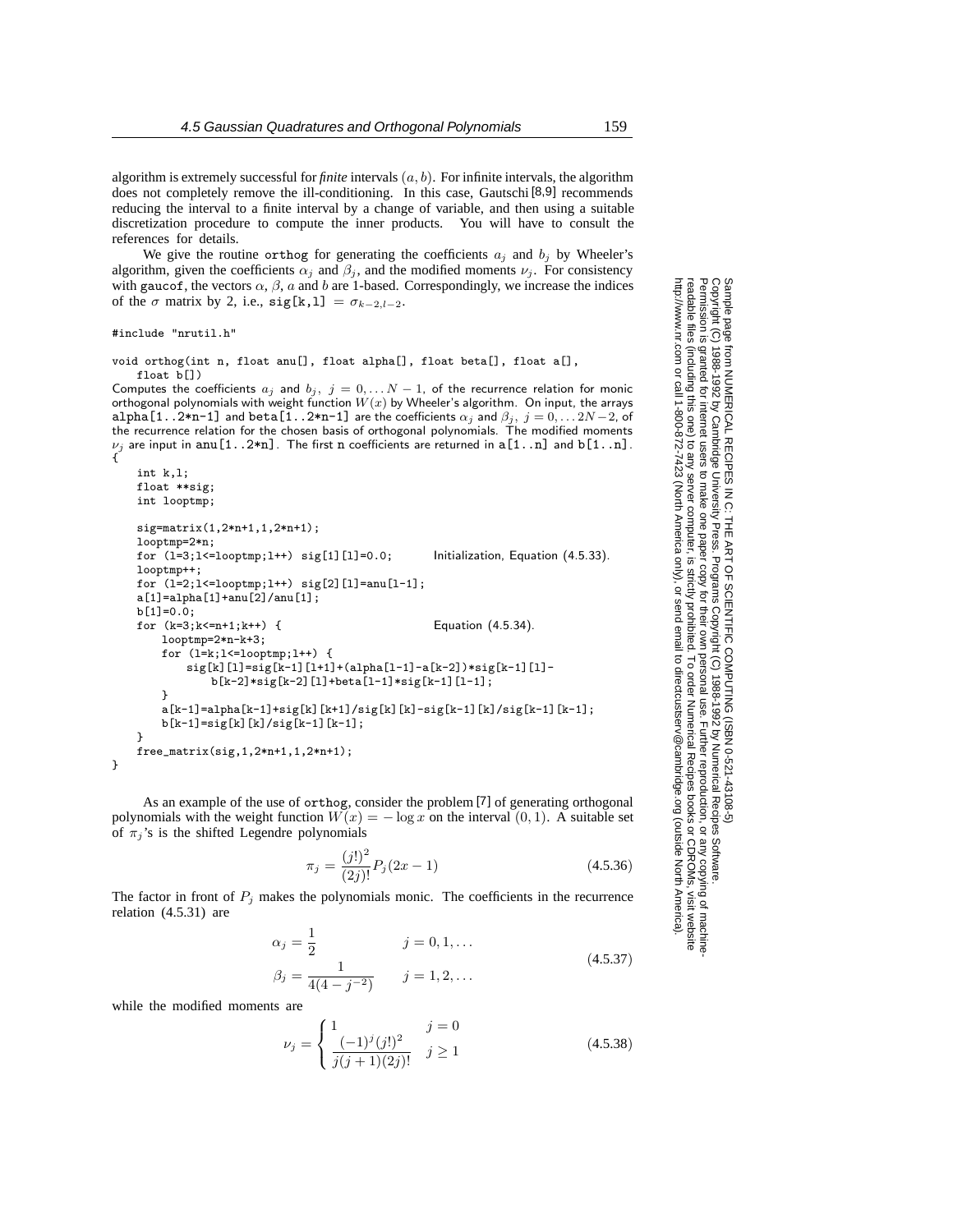A call to orthog with this input allows one to generate the required polynomials to machine accuracy for very large N, and hence do Gaussian quadrature with this weight function. Before Sack and Donovan's observation, this seemingly simple problem was essentially intractable.

#### **Extensions of Gaussian Quadrature**

There are many different ways in which the ideas of Gaussian quadrature have been extended. One important extension is the case of *preassigned nodes*: Some points are required to be included in the set of abscissas, and the problem is to choose the weights and the remaining abscissas to maximize the degree of exactness of the the quadrature rule. The most common cases are *Gauss-Radau* quadrature, where one of the nodes is an endpoint of the interval, either a or b, and *Gauss-Lobatto* quadrature, where both  $a$  and  $b$  are nodes. Golub [10] has given an algorithm similar to gaucof for these cases.

The second important extension is the *Gauss-Kronrod* formulas. For ordinary Gaussian quadrature formulas, as  $N$  increases the sets of abscissas have no points in common. This means that if you compare results with increasing  $N$  as a way of estimating the quadrature error, you cannot reuse the previous function evaluations. Kronrod [11] posed the problem of searching for optimal sequences of rules, each of which reuses all abscissas of its predecessor. If one starts with  $N = m$ , say, and then adds n new points, one has  $2n + m$  free parameters: the n new abscissas and weights, and  $m$  new weights for the fixed previous abscissas. The maximum degree of exactness one would expect to achieve would therefore be  $2n + m - 1$ . The question is whether this maximum degree of exactness can actually be achieved in practice, when the abscissas are required to all lie inside  $(a, b)$ . The answer to this question is not known in general.

Kronrod showed that if you choose  $n = m + 1$ , an optimal extension can be found for Gauss-Legendre quadrature. Patterson [12] showed how to compute continued extensions of this kind. Sequences such as  $N = 10, 21, 43, 87, \ldots$  are popular in automatic quadrature routines [13] that attempt to integrate a function until some specified accuracy has been achieved.

#### CITED REFERENCES AND FURTHER READING:

- Abramowitz, M., and Stegun, I.A. 1964, Handbook of Mathematical Functions, Applied Mathematics Series, Volume 55 (Washington: National Bureau of Standards; reprinted 1968 by Dover Publications, New York), §25.4. [1]
- Stroud, A.H., and Secrest, D. 1966, Gaussian Quadrature Formulas (Englewood Cliffs, NJ: Prentice-Hall). [2]
- Golub, G.H., and Welsch, J.H. 1969, Mathematics of Computation, vol. 23, pp. 221–230 and A1–A10. [3]
- Wilf, H.S. 1962, Mathematics for the Physical Sciences (New York: Wiley), Problem 9, p. 80. [4]
- Sack, R.A., and Donovan, A.F. 1971/72, Numerische Mathematik, vol. 18, pp. 465–478. [5]
- Wheeler, J.C. 1974, Rocky Mountain Journal of Mathematics, vol. 4, pp. 287–296. [6]
- Gautschi, W. 1978, in Recent Advances in Numerical Analysis, C. de Boor and G.H. Golub, eds. (New York: Academic Press), pp. 45–72. [7]
- Gautschi, W. 1981, in E.B. Christoffel, P.L. Butzer and F. Fehér, eds. (Basel: Birkhauser Verlag), pp. 72–147. [8]
- Gautschi, W. 1990, in Orthogonal Polynomials, P. Nevai, ed. (Dordrecht: Kluwer Academic Publishers), pp. 181–216. [9]